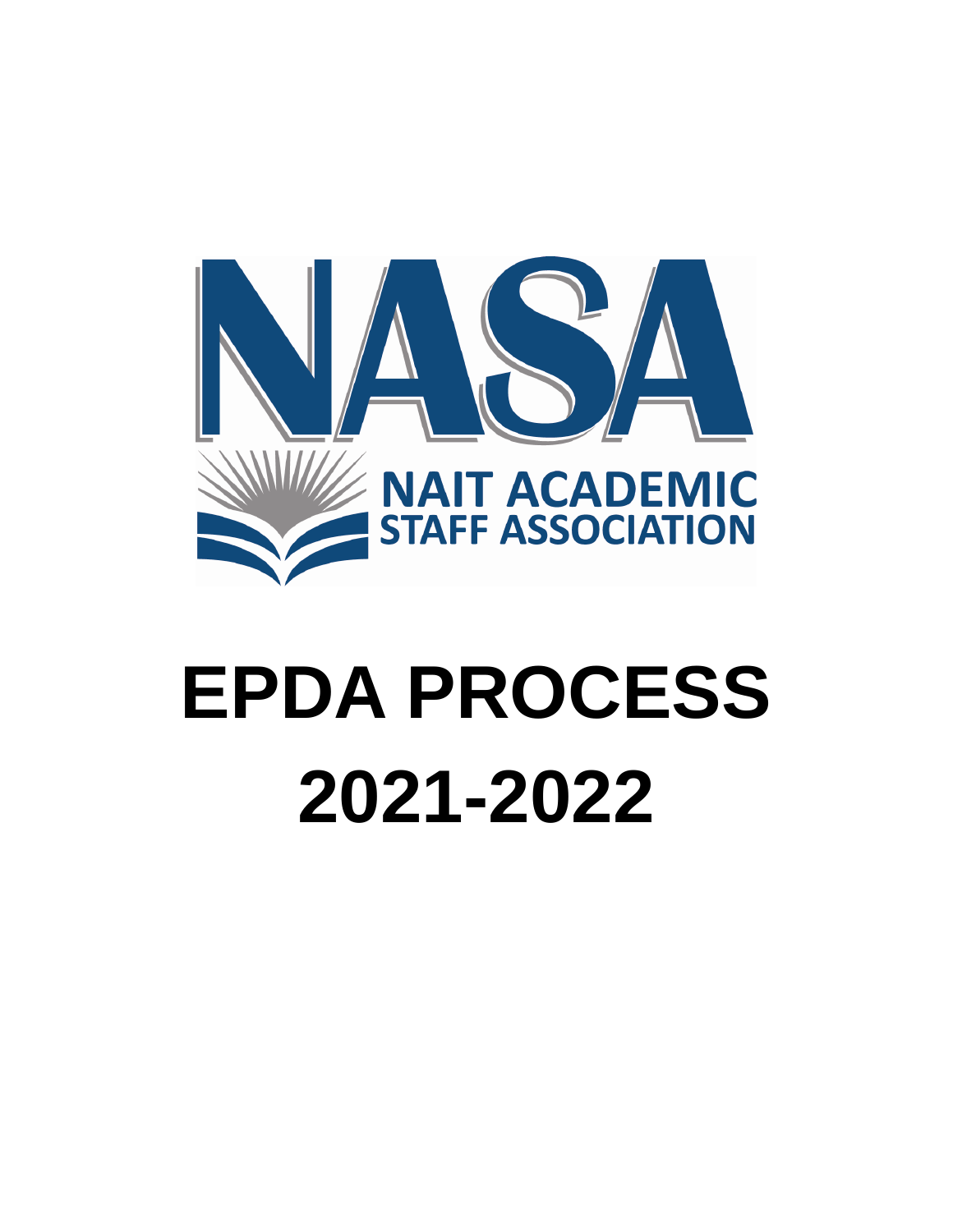

# **Employee Professional Development Account (EPDA)**

NAIT will contribute \$800.00 per year (prorated for part-time staff) to a maximum of \$2400 into an individual Employee Professional Development Account (EPDA) for each staff member. (Section 24 of the NAIT/NASA Collective Agreement)

However, newly hired NASA members are not eligible for EPDA funding until they have completed one (1) year of employment.

Although EPDA is administered by the NASA office, it is NAIT funded; therefore, **expenses must be in accordance with NAIT guidelines.**

Funding can be used to participate in courses, programs, conferences, seminars and workshops, Educational Material (the purchase of subscriptions to professional journals, educational software, reference material or textbooks) or the payment of Membership Dues/Fees in a Professional Association that is not covered under Section 35. Hardware, such as computers are **NOT** permitted.

There are a variety of avenues for academic members to receive professional development funding.

## **1) Program/School/Institute Funding**

**If the program is providing funding to cover the entire cost** complete the NAIT Travel Authorization and include a breakdown of all expenses. Submit the form for approval according to [NAIT Guidelines.](https://naitca.sharepoint.com/sites/pd/_layouts/15/WopiFrame.aspx?sourcedoc=%7B94214167-A907-468D-93E2-BE0605847613%7D&file=Travel%20on%20NAIT%20Business.doc&action=default&DefaultItemOpen=1) As per the Collective Agreement any professional activity that is required by the program shall be funded exclusively by the program. **Note: Expenses must be in accordance with NAIT guidelines.** Travel forms can be found on the NAIT website under [eforms.](https://naitca.sharepoint.com/sites/staffsearch/Pages/results.aspx?k=travel%20authorization%20form)

|                                                                                                                                                                                                                                                                                                                                                                                                                                                                                                                                                                                                                                                                                                                                                                                                                                                                                                                                                                                                 | <b>TRAVEL AUTHORIZATION</b><br>and ADVANCE REQUEST<br><b>AND CERTIFICATE OF INSURANCE</b>                                                                                                                                                                                                                                                                                                                                                                                                                                      | <b>Reset Form</b>                                                                                                                                                                                                                                                                                                                               | Print Form<br><b>EXPENSE 1</b>                                    |
|-------------------------------------------------------------------------------------------------------------------------------------------------------------------------------------------------------------------------------------------------------------------------------------------------------------------------------------------------------------------------------------------------------------------------------------------------------------------------------------------------------------------------------------------------------------------------------------------------------------------------------------------------------------------------------------------------------------------------------------------------------------------------------------------------------------------------------------------------------------------------------------------------------------------------------------------------------------------------------------------------|--------------------------------------------------------------------------------------------------------------------------------------------------------------------------------------------------------------------------------------------------------------------------------------------------------------------------------------------------------------------------------------------------------------------------------------------------------------------------------------------------------------------------------|-------------------------------------------------------------------------------------------------------------------------------------------------------------------------------------------------------------------------------------------------------------------------------------------------------------------------------------------------|-------------------------------------------------------------------|
| Employee Name                                                                                                                                                                                                                                                                                                                                                                                                                                                                                                                                                                                                                                                                                                                                                                                                                                                                                                                                                                                   | Employee ID #                                                                                                                                                                                                                                                                                                                                                                                                                                                                                                                  |                                                                                                                                                                                                                                                                                                                                                 |                                                                   |
| Supervisor's Name<br>Dept. Name                                                                                                                                                                                                                                                                                                                                                                                                                                                                                                                                                                                                                                                                                                                                                                                                                                                                                                                                                                 | Check one Account:                                                                                                                                                                                                                                                                                                                                                                                                                                                                                                             | $10^{10}$<br>5<br>5<br>ô.<br>5<br>5<br>$\overline{0}$<br>$\overline{\mathbf{z}}$<br>Τū<br>Γo<br>5<br>ī<br>4<br>$\overline{\mathbf{5}}$                                                                                                                                                                                                          | <b>Travel General</b><br>Travel Field Trips<br>Staff Dev. Sem/Con |
| Fund<br>Department<br>GL Coding                                                                                                                                                                                                                                                                                                                                                                                                                                                                                                                                                                                                                                                                                                                                                                                                                                                                                                                                                                 | Project (if applicable)                                                                                                                                                                                                                                                                                                                                                                                                                                                                                                        | 3<br>$\overline{6}$<br>$\overline{4}$<br>$\overline{0}$<br>1                                                                                                                                                                                                                                                                                    | Staff Dev. Academic<br>Other (specify)                            |
| A. Travel Authorization Request<br><b>Thin Alberta</b><br>Gutol Alberta<br>Outdounty<br>Purpose of Trip and other relevant information (attach agenda and relevant documently) if space below is not sufficient):<br>that research incidentlands an applayer takes the search is a zero.                                                                                                                                                                                                                                                                                                                                                                                                                                                                                                                                                                                                                                                                                                        | Persone business/amily ease formellibe combined with institute Dusiness<br>To the bost of my knowledge tom the only WAT employee attending this<br>conference/erent: YES __ NO __ IFNO, provide details in the box to the left.                                                                                                                                                                                                                                                                                                |                                                                                                                                                                                                                                                                                                                                                 |                                                                   |
|                                                                                                                                                                                                                                                                                                                                                                                                                                                                                                                                                                                                                                                                                                                                                                                                                                                                                                                                                                                                 | Loutfy that this request for takehor NA Louisians is for the paramericand.                                                                                                                                                                                                                                                                                                                                                                                                                                                     |                                                                                                                                                                                                                                                                                                                                                 |                                                                   |
| Destination                                                                                                                                                                                                                                                                                                                                                                                                                                                                                                                                                                                                                                                                                                                                                                                                                                                                                                                                                                                     | Employee Square                                                                                                                                                                                                                                                                                                                                                                                                                                                                                                                |                                                                                                                                                                                                                                                                                                                                                 | Date                                                              |
| <b>Date of</b><br>Deterni<br>×<br>7<br>Departure.<br>Both and<br>Check only if pairf directly                                                                                                                                                                                                                                                                                                                                                                                                                                                                                                                                                                                                                                                                                                                                                                                                                                                                                                   | Archolle to travel is granted to the above, and hoe divitant postget rurals<br>an walkish to contributors.                                                                                                                                                                                                                                                                                                                                                                                                                     |                                                                                                                                                                                                                                                                                                                                                 |                                                                   |
| <b>Estimated Costs</b><br>by NAIT (that is, not by you).<br>Air/Vehicle                                                                                                                                                                                                                                                                                                                                                                                                                                                                                                                                                                                                                                                                                                                                                                                                                                                                                                                         | Department hupervisor higharum                                                                                                                                                                                                                                                                                                                                                                                                                                                                                                 |                                                                                                                                                                                                                                                                                                                                                 | Total                                                             |
| Accommodation<br>Meals<br>Registration                                                                                                                                                                                                                                                                                                                                                                                                                                                                                                                                                                                                                                                                                                                                                                                                                                                                                                                                                          | surface appease, as may be required per Decision Marke                                                                                                                                                                                                                                                                                                                                                                                                                                                                         |                                                                                                                                                                                                                                                                                                                                                 |                                                                   |
| Other<br><b>Total Estimated Costs</b>                                                                                                                                                                                                                                                                                                                                                                                                                                                                                                                                                                                                                                                                                                                                                                                                                                                                                                                                                           | Authoritation Stonature                                                                                                                                                                                                                                                                                                                                                                                                                                                                                                        |                                                                                                                                                                                                                                                                                                                                                 | Date:                                                             |
| B. Travel Advance Request (Complete only if a travel Advance is required) (Part A must be completed)                                                                                                                                                                                                                                                                                                                                                                                                                                                                                                                                                                                                                                                                                                                                                                                                                                                                                            | Authorization Septature                                                                                                                                                                                                                                                                                                                                                                                                                                                                                                        |                                                                                                                                                                                                                                                                                                                                                 | <b>Date</b>                                                       |
| <b>Total Estimated Costs</b>                                                                                                                                                                                                                                                                                                                                                                                                                                                                                                                                                                                                                                                                                                                                                                                                                                                                                                                                                                    | Engineer Squature                                                                                                                                                                                                                                                                                                                                                                                                                                                                                                              |                                                                                                                                                                                                                                                                                                                                                 | Dani                                                              |
| <b>Loss: Direct Billed to NAIT</b><br>Estimated Employee Expenditure                                                                                                                                                                                                                                                                                                                                                                                                                                                                                                                                                                                                                                                                                                                                                                                                                                                                                                                            |                                                                                                                                                                                                                                                                                                                                                                                                                                                                                                                                |                                                                                                                                                                                                                                                                                                                                                 |                                                                   |
| Advance Requested Waximum 75%!                                                                                                                                                                                                                                                                                                                                                                                                                                                                                                                                                                                                                                                                                                                                                                                                                                                                                                                                                                  | Department Supervisor Signature                                                                                                                                                                                                                                                                                                                                                                                                                                                                                                |                                                                                                                                                                                                                                                                                                                                                 | Deter                                                             |
| C. Certificate of Insurance (if renting a vehicle, have your supervisor sign, retain during travel)<br><b>CERTIFICATE OF INSURANCE</b><br>AUTOMOBILE COLLISION AND ALL PERILS DOVE "AER<br>sacratica records for half several to construct and such parts, which democratic<br>As reports detaillier. Constant applies in Gausticae (Continuati 18.8 may<br>The improvements of the interest stores will apply to all starting work the relationships as a state of the con-<br>the recovering remoted assessing can show to reported to the second process. For<br>WAT the wind Administration of the VAT's because before the incrementation for the p<br>Coracte per sa follows<br>- 1932 - 1934 Animalis - 1934 - 1934 Animalis<br>- 1934 - 1934 Animalis - 1934<br>- 1935 - 1935 Animalis - 1935<br>- 1935 - 1935 Animalis - 1935<br>Mail Account Manager<br>Main Caracter Manager<br>Main Linux, 1998<br>Main Linux (2021-02-455)<br>Main Linux (2021-02-455)<br>Main Linux (2021-02-455) | INSTRUCTIONS TO EMPLOYEES WHO LEAST OF RENT VAHIOLES FOR AUTHORIZED SUSPENDED TO<br>L. When resting when together is the constant of the transport of the constant of the constant of the constant of the constant of the constant of the constant of the constant of the constant of the constant of the constan<br>$\ell$ . Always inspect the set is a set it as the inside process of any collection of the set is an analysis of the set of the set of the set of the<br>5. In the event of an excitem:<br>public inquire | * separative words of butter boaring conservative separative accuracing part<br>* separative continue butter MATT into altern Address arms, a basis and complete a MATT<br>- provided to ideas agreemy with a support the first term and us to the collect that<br>- have the specular single to come the surface of the demaps with the monoto |                                                                   |
| DOMESTIC PROPERTINGS<br>2490 923 230 921<br>is a high capture which we have to go.<br>Announced with the men during he points<br>el completed to<br>FEAR ASTRACTORE IN PERSONAL REM<br>$-12$<br>out Case                                                                                                                                                                                                                                                                                                                                                                                                                                                                                                                                                                                                                                                                                                                                                                                        | <b>MACCHE</b><br>THE AVERE                                                                                                                                                                                                                                                                                                                                                                                                                                                                                                     |                                                                                                                                                                                                                                                                                                                                                 |                                                                   |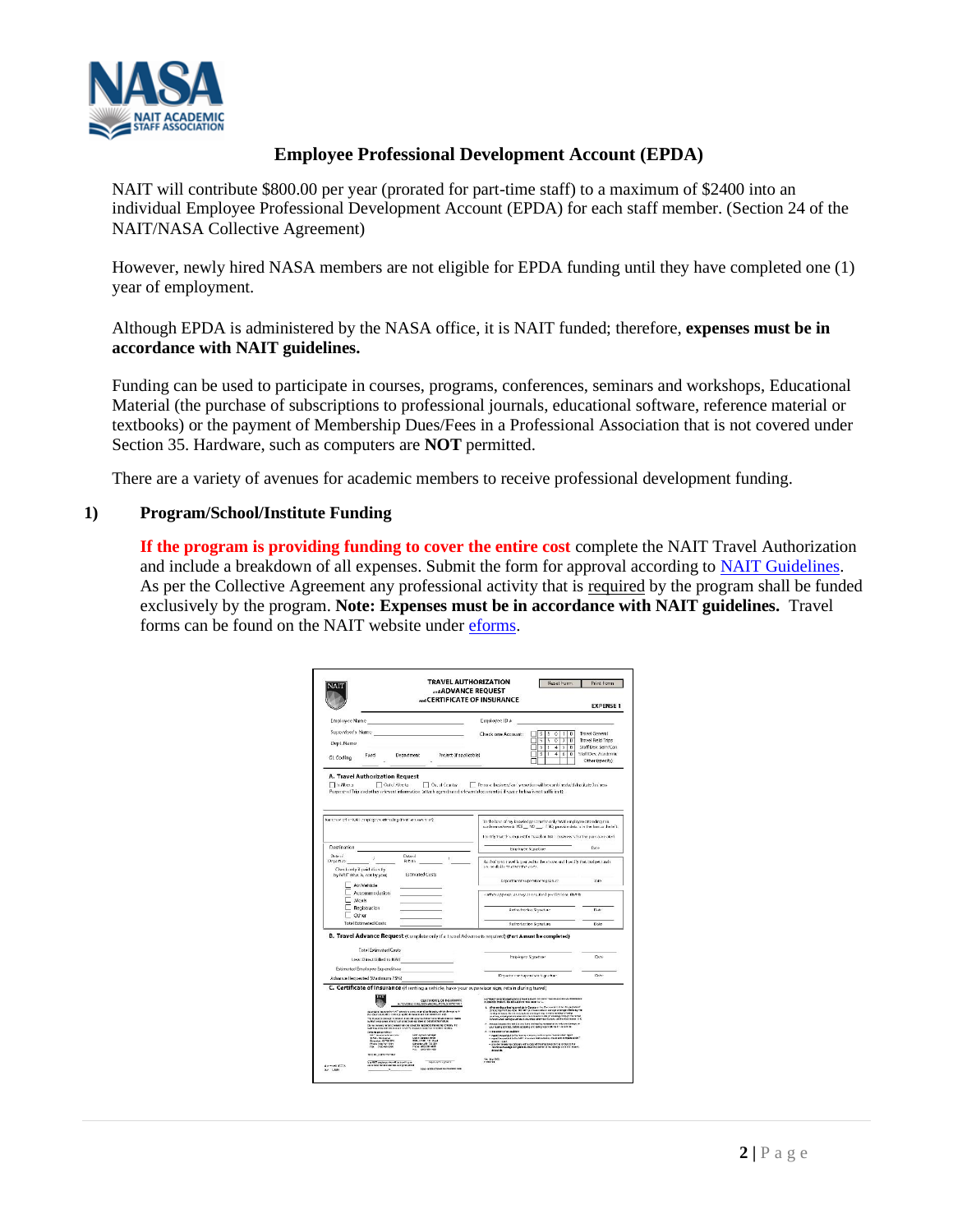## **2) Employee Professional Development Account** (Section 24.02(b) of the Collective Agreement)

Confirm your EPDA funding amount by emailing [adelew@nait.ca](mailto:adelew@nait.ca) or calling 780-471-8504, and/or Lana Bjorkquist at 780-471-8702 or emailing the NASA office at [nasa@nait.ca.](mailto:nasa@nait.ca)

**If you have EPDA funding available to cover the entire cost** complete the EPDA Application form.

Submit to your Supervisor to sign off for relevancy and time off from work to attend. Once this form is signed you can register, pay, and attend the activity. Hold onto the EPDA Application form until you are ready to submit your claim through NAIT's Online Travel and Expense system.

|                                         |                                                                                                                                                                                                                               |           |                                                                  |                       | <b>Reset Form</b> |            |
|-----------------------------------------|-------------------------------------------------------------------------------------------------------------------------------------------------------------------------------------------------------------------------------|-----------|------------------------------------------------------------------|-----------------------|-------------------|------------|
|                                         | <b>Section A - Application</b> (completed by Staff Member)                                                                                                                                                                    |           |                                                                  |                       |                   |            |
| <b>Employee Name</b>                    |                                                                                                                                                                                                                               |           | Employee ID                                                      |                       |                   |            |
| Program/Dept                            |                                                                                                                                                                                                                               |           | <b>Current Position</b>                                          |                       |                   |            |
|                                         | What is the benefit/relevancy of this Learning Assignment, Educational Material or Professional Membership Fee? (max of 200 characters)                                                                                       |           |                                                                  |                       |                   |            |
|                                         | Workshop/Conference/Seminar                                                                                                                                                                                                   |           |                                                                  |                       |                   |            |
| Title                                   |                                                                                                                                                                                                                               |           | Dates                                                            | MM/DD/YYYY            | to<br>MM/DD/YYYY  |            |
| Location                                |                                                                                                                                                                                                                               |           |                                                                  | Number of days Absent |                   |            |
|                                         |                                                                                                                                                                                                                               |           | Costs                                                            |                       |                   |            |
| Registration                            | Accommodation                                                                                                                                                                                                                 | Materials | Other                                                            | Food                  | Travel            | Total      |
|                                         |                                                                                                                                                                                                                               |           |                                                                  |                       |                   | \$0.00     |
|                                         | <b>Educational Course i.e. Degree, Certificate</b>                                                                                                                                                                            |           |                                                                  |                       |                   |            |
| Course Title                            |                                                                                                                                                                                                                               |           |                                                                  | Dates                 | to                |            |
| Institution                             |                                                                                                                                                                                                                               |           |                                                                  | MM/DD/YYYY            |                   | MM/DD/YYYY |
|                                         | Costs                                                                                                                                                                                                                         |           | Time off if applicable                                           |                       |                   |            |
| Registration                            | Materials                                                                                                                                                                                                                     | Total     |                                                                  | MM/DD/YYY             |                   | MM/DD/YYYY |
|                                         |                                                                                                                                                                                                                               | \$0.00    |                                                                  |                       |                   |            |
|                                         |                                                                                                                                                                                                                               |           |                                                                  |                       |                   |            |
|                                         | Educational Material (Subscriptions to Professional Journals, Educational Software, Reference Material, Textbooks)                                                                                                            |           |                                                                  |                       |                   |            |
|                                         | Professional Membership Fee (Fees paid to a professional association not covered under Section 35 of the Agreement)<br>Description of Item (max of 100 characters)                                                            |           |                                                                  |                       |                   |            |
|                                         |                                                                                                                                                                                                                               |           |                                                                  |                       |                   |            |
|                                         |                                                                                                                                                                                                                               |           |                                                                  |                       |                   |            |
|                                         |                                                                                                                                                                                                                               |           |                                                                  |                       |                   |            |
| <b>Total Cost</b>                       |                                                                                                                                                                                                                               |           |                                                                  |                       |                   |            |
|                                         | Is this Application in conjunction with Program Funding?   Yes No If Yes, amount                                                                                                                                              |           |                                                                  |                       |                   |            |
|                                         |                                                                                                                                                                                                                               |           |                                                                  |                       |                   |            |
|                                         |                                                                                                                                                                                                                               |           | Date                                                             |                       |                   |            |
| Applicant Signature                     |                                                                                                                                                                                                                               |           | Submit Application to the Work Unit Supervisor for authorization |                       |                   |            |
| <b>Section B - Authorization</b>        |                                                                                                                                                                                                                               |           |                                                                  |                       |                   |            |
| To be completed by Work Unit/Supervisor |                                                                                                                                                                                                                               |           |                                                                  |                       |                   |            |
|                                         | Signature indicates that activity is relevant to the Program/NAIT initiatives and operation needs will be met allowing the staff member<br>to engage in PD activity. Support does not imply full funding.   Approved   Denied |           |                                                                  |                       |                   |            |
| Work Unit/Supervisr Signature           |                                                                                                                                                                                                                               | Date      |                                                                  |                       |                   |            |
|                                         | Application to be returned to Staff Member. If denied, attach rationale for denial and send a copy to NASA                                                                                                                    |           |                                                                  |                       |                   |            |
|                                         |                                                                                                                                                                                                                               |           | ----------------------------------                               |                       |                   |            |
| <b>Section C - Expense Claim</b>        | Scan and attach to the on-line Travel and Expenses process. NASA Office (E230)                                                                                                                                                |           |                                                                  |                       |                   |            |
|                                         |                                                                                                                                                                                                                               |           |                                                                  |                       |                   |            |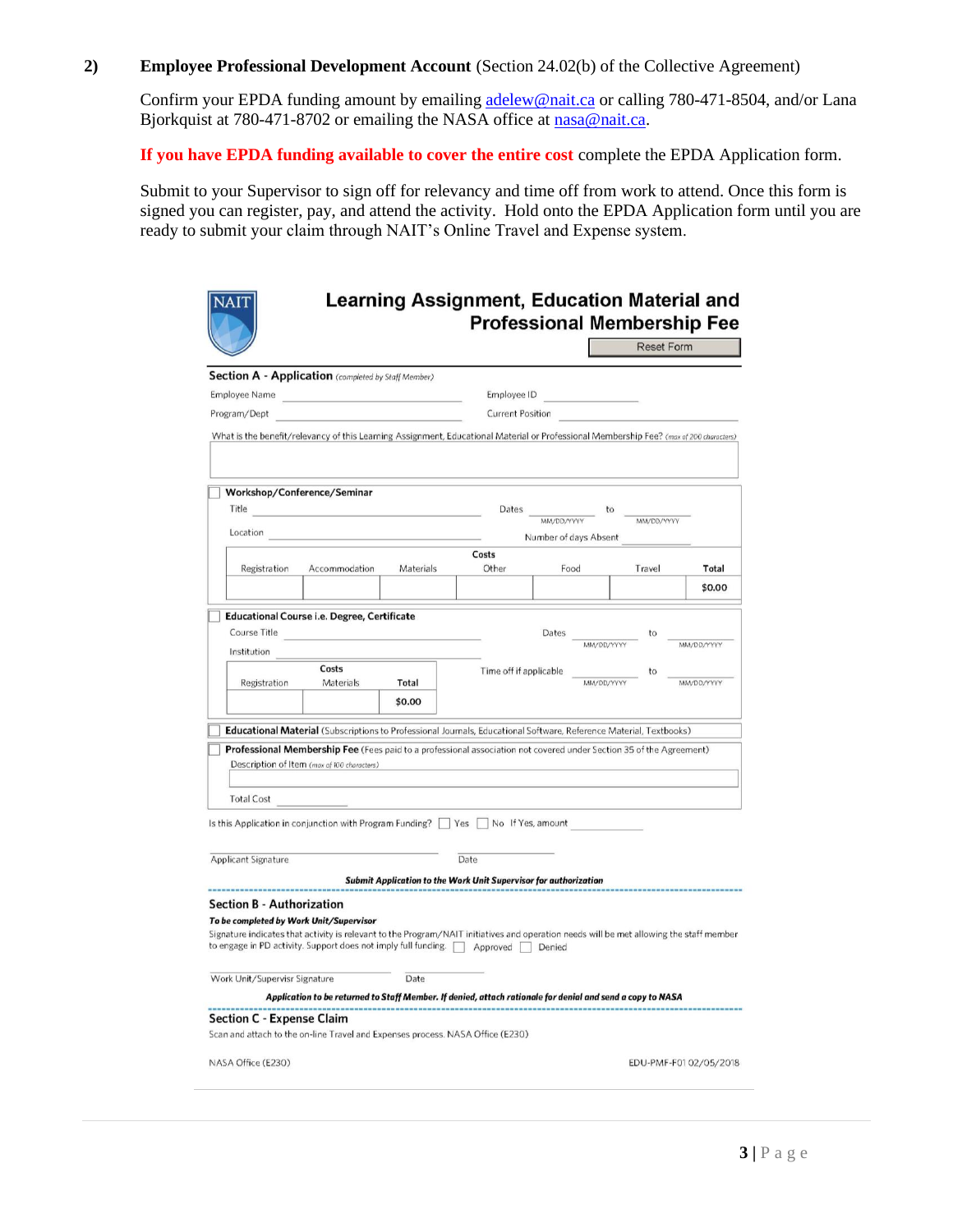# **3) Combined Sources of Funding**

**If you are using Program and EPDA funding,** the process is a little complicated as it requires that both the EPDA application **and** NAIT's Travel Authorization forms be completed for each area. Outlined below is a sample of the steps required when seeking and claiming funding from both sources.

## Filling out the Application Forms

- a) Complete the online NAIT Travel Authorization form showing all proposed expenses. Indicate by asterisks (\*) if and where other funding is being applied for.
- b) Complete the EPDA Application form (Learning Assignment, Educational Material  $\&$ Professional Membership Fee). Indicate at the bottom of Section A the amount of other funding being applied for.
- c) Ensure you **sign the EPDA Application form** as it authorizes the NASA Office to release your EPDA funds.
- d) Submit both the NAIT Travel Authorization and the EPDA Application form to your Supervisor's approval. Once approved, hold onto both forms until after the activity.
- e) After receiving approval from both funding areas, you may register, pay, and attend the activity.

## **Applying for EPDA Funds and Completing the NAIT's Online Travel and Expense Claim**

Please use the following steps when completing and submitting on to NAIT's Online Travel and Expense Claim. All forms along with the EPDA Application form are located on the NASA website.

- 1. Confirm your EPDA account balance by calling either Adèle Weichel at EXT. 8504 and/or Lana Bjorkquist EXT. 8702.
- 2. To access the EPDA application forms, please review the NASA website to enable you to print off, complete, and sign th[e Application form.](https://docs.wixstatic.com/ugd/24141b_1f196dbc91e8469abd88e342ab4218fa.pdf) Ensure you **sign the EPDA Application form** and have your supervisor sign it. Purchase the item(s) or attend the event - keep your receipts as you will need to attach your completed EPDA application form and relevant documents to NAIT's Online Travel and Expense claim process.
- 3. Please note when booking flights, you are encouraged to make reservations through Uniglobe Travel; however, you **cannot charge** your airfare expense to NAIT's account and/or the EPDA account as you are required to **you pay for your own flights**. Failure to comply with this request may result in the department program or you will be charged to pick up the expenditure due to not having sufficient EPDA funding to cover your expenses.
- 4. To access NAIT's Online Travel and Expense Claim process you must go to your employee profile on the staff portal located on the NAIT staff network.
- 5. To complete the online process, below are various screen shot of an expense claim when using EPDA funding. In order to ensure the expense is charged to EPDA, please insert the EPDA department ID **120306** or your individual department ID code if funding is not covered fully by EPDA funds and is being partially covered by your own department.
- 6. Once again, prior to completing the claim, you will need to determine what funding amount is covered by EPDA and your department (if any) to eliminate it from being sent back for revision. Once you have determined the funding that is covered by EPDA and your department, then you will enter all the expenses and identify what portion is covered by EPDA (**120306**).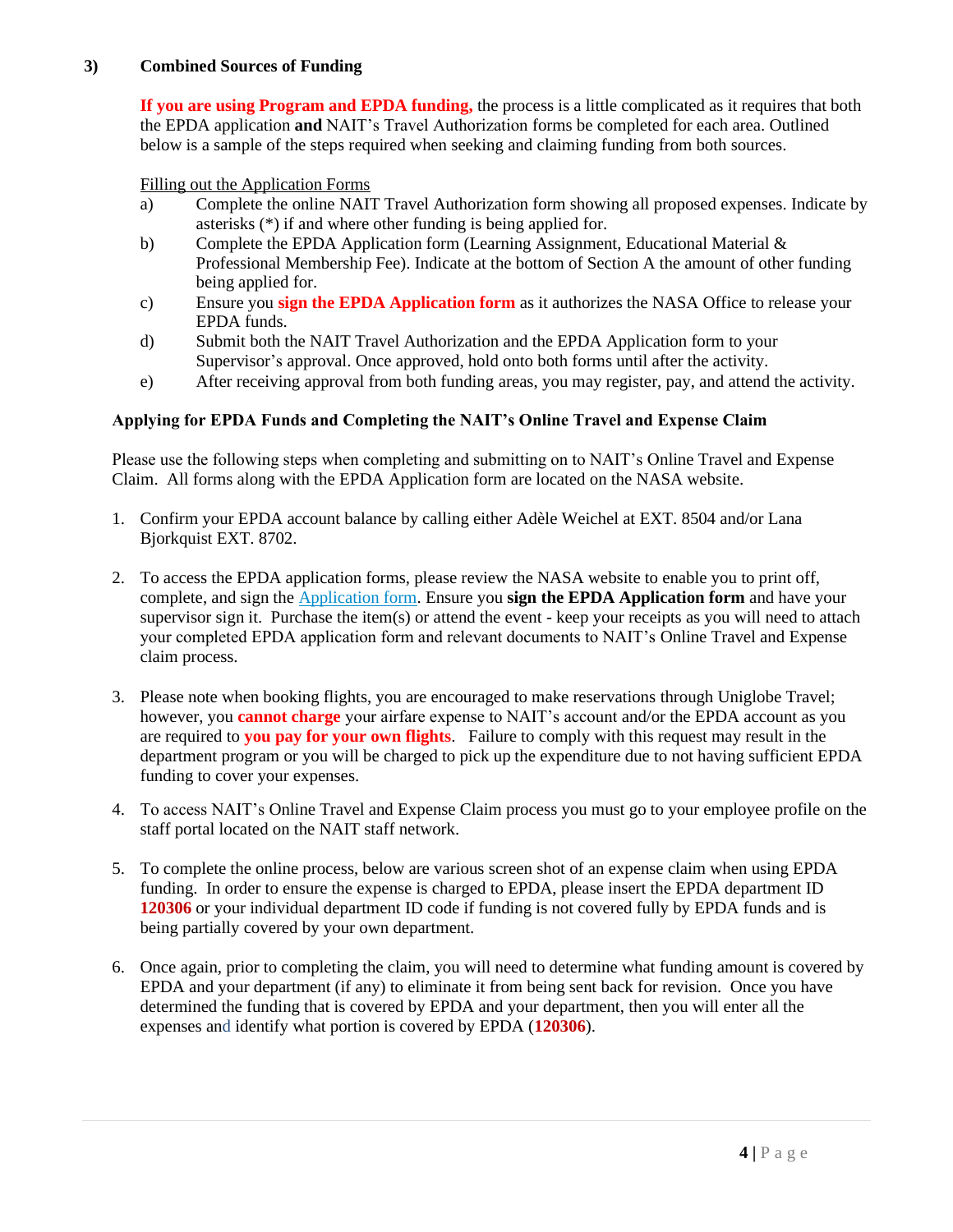- 7. You will be required to scan and attach your EPDA application form, along with all your relevant documents pertaining to your claim. **"Attachments"** icon is located under the **"Default Location"** section.
- 8. If the claim is to be split between EPDA and your department, you will have to determine what amount is covered under each department ID.

Once you have determined the amounts, you can then enter your expenses. However, in order to correctly allocate the amount to EPDA and department, you will need to select the line item under **accounting detail** which will you give access to reallocate the amount between EPDA (**120306**) and department expense codes. You must do this for each line item to ensure what appropriate funding amounts are allocated to EPDA (**120306**) and to the department.

## **Per Diems and Incidental Allowance**

## **Meals and Incidental Expenses within Canada**

The meal allowances (per day) without receipts are:

| Breakfast:  | \$15.00 |
|-------------|---------|
| Lunch:      | \$15.00 |
| Dinner:     | \$30.00 |
| Incidental: | \$10.00 |

## **Meals and Incidental Expenses outside of Canada**

The meal and incidental allowance for travel to the United States or other destinations are the same as in Canada except the amounts are converted into the currency of that country.

This will be converted into Canadian funds at the conversion rates in effect at the time of travel. This can be computed from the actual rate paid for purchase of US dollars substantiated by a receipt, or rates as quoted on your credit card statements, or from a website such as http://www.bankofcanada.ca/en/rates/exchange.html

# **Cash Advance Requests**

Cash Advance Requests are to be used only when travel expenses involve payment of flights. Conference registrations fees will only be reimbursed if the event corresponds with flights.

Please ensure that you attach your EPDA application form and payment receipts to the Cash Advance Request. As per NAIT guidelines if you receive a cash advance then your claim should be submitted within 20 days following your return to work.

## **Payment Process**

Once you submit your claim to Adèle Weichel, it will be reviewed, and if no revisions are required, it will be forwarded to the HR designate and then forward to Accounts Payable.

Accounts Payable will ensure the appropriate amount are charged to the correct budget accounts. Reimbursement will be by direct deposit.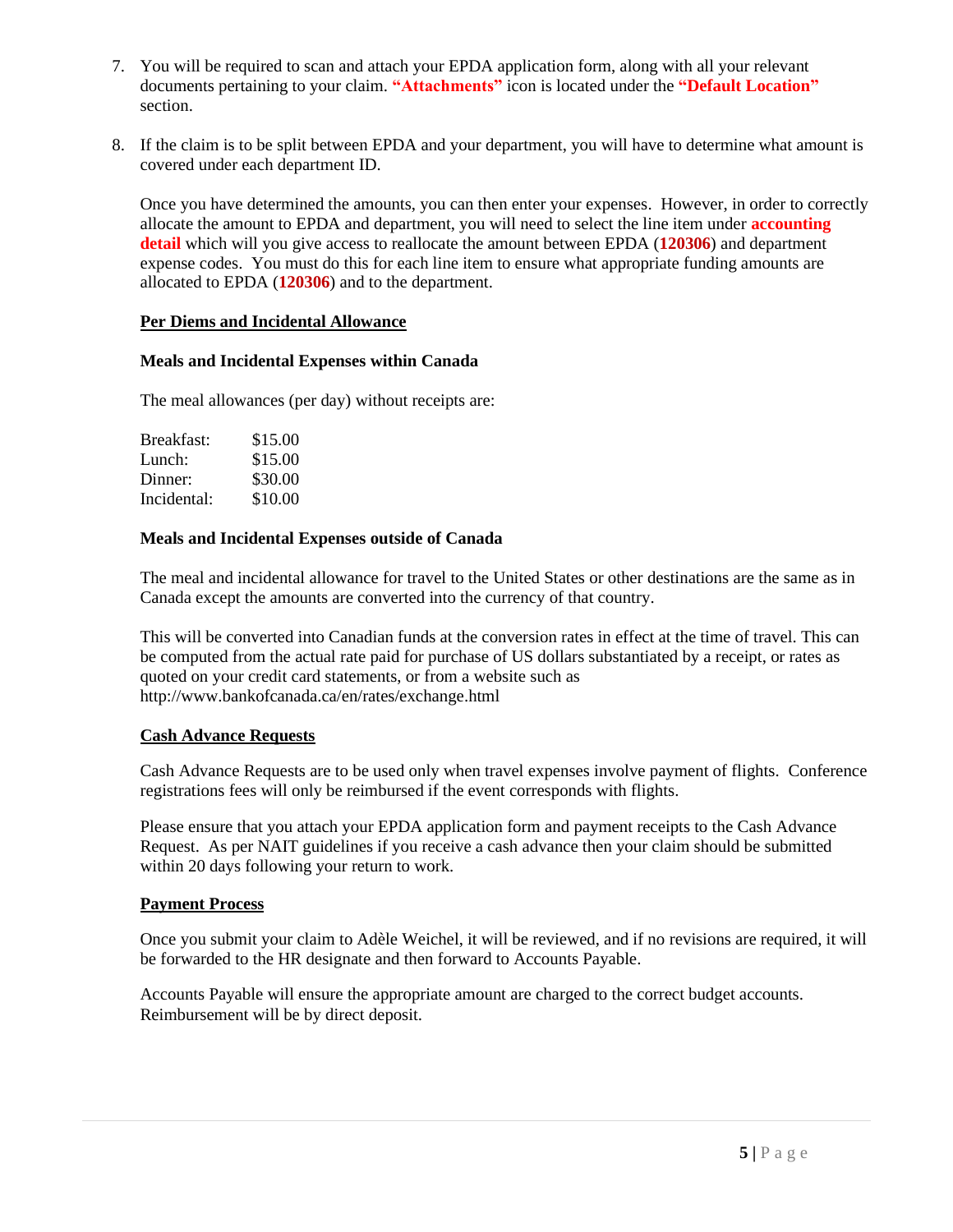# **EPDA Deadline Dates:**

To further eliminate payment delays, and stay within NAIT's fiscal year (July 1<sup>st</sup> to June 30<sup>th</sup>), please be advised that all NAIT online travel and expense claims must be submitted using the following schedule:

| <b>Expenditure Dates:</b>                            | <b>Deadline Dates:</b>    |
|------------------------------------------------------|---------------------------|
| July 1 <sup>st</sup> to September 30 <sup>th</sup>   | November 15 <sup>th</sup> |
| October 1 <sup>st</sup> to December 31 <sup>st</sup> | <b>January 15th</b>       |
| <b>January 1st to March 31st</b>                     | April 15 <sup>th</sup>    |
| April 1 <sup>st</sup> to May 15 <sup>th</sup>        | <b>June 1st</b>           |
| May 16th to June 15th                                | June $25th$               |

Failure to comply with the above specified schedule may result in non-payment of expenses.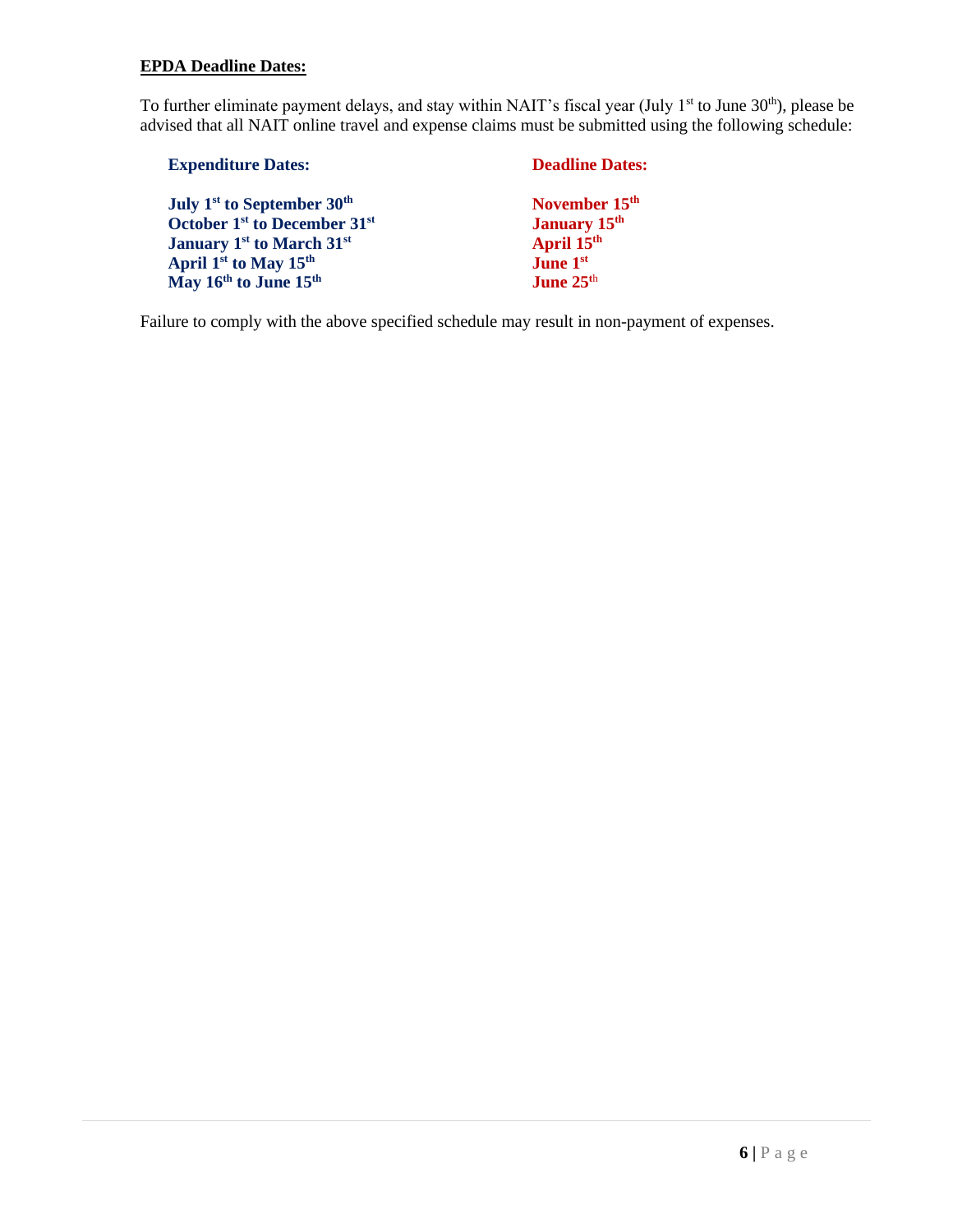# **Steps for Creating an Expense Report**

To Log into the Finance System, go to the NAIT Staff website and under your profile select the Online Travel & Expense link which will take you to the Finance page and select **Open**.



The upgraded system has a new look, and the screen shot below will provide you how to access through the NavBar/Compass icon on the top right-hand corner of the laptop and/or computer screen. **(RED↓ down arrow).**

Please click the symbol and it will bring you to the next screen that is required to begin processing your claim. Once again, Pages 7 to 10 will be able to assist you in completing your claim.

| Financial System - FSPROD - CWIETZEL |                                    | - Employee Self Service | $QQ$ : 0 |              |
|--------------------------------------|------------------------------------|-------------------------|----------|--------------|
|                                      | <b>NAIT Procedure Manuals</b><br>B |                         |          |              |
|                                      |                                    |                         |          |              |
|                                      |                                    |                         |          |              |
|                                      |                                    |                         |          |              |
|                                      |                                    | O.                      |          | $\mathbf{C}$ |

 **↓**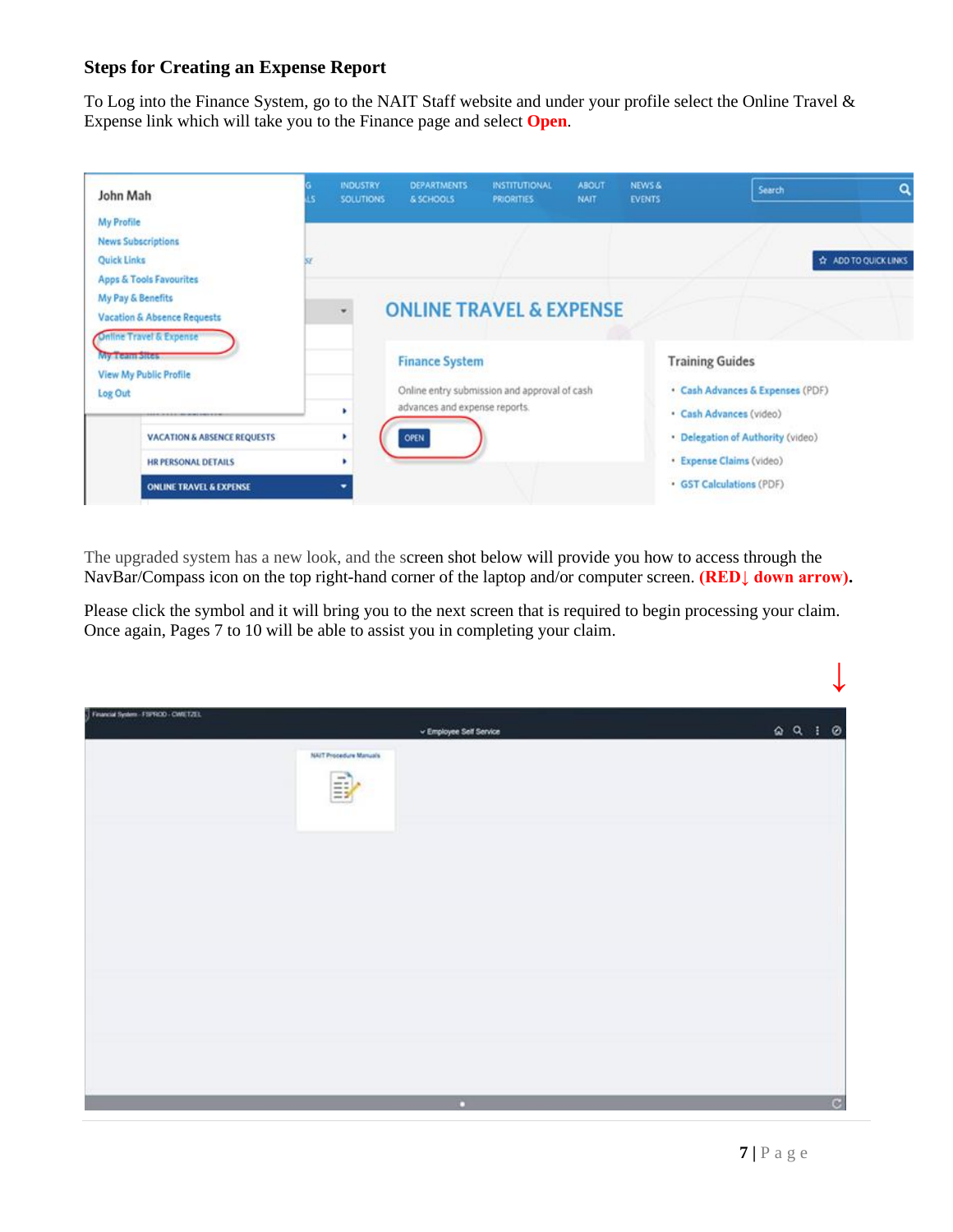## **MAIN MENU>TRAVEL & EXPENSES>EXPENSE REPORT>CREATE/MODIFY**

| contact to the special         |   |                              |                            |  |                               |                      |        |
|--------------------------------|---|------------------------------|----------------------------|--|-------------------------------|----------------------|--------|
| Favorites $\blacktriangledown$ |   | Main Menu ~                  | Travel and Expenses ▼      |  |                               |                      |        |
|                                |   | Search Menu:                 |                            |  |                               |                      |        |
| Fil                            |   |                              | $\circledcirc$             |  |                               |                      |        |
|                                |   |                              | ÷<br>▭                     |  | <b>Expense Reports</b>        | <b>Create/Modify</b> |        |
|                                | ▭ | <b>Employee Self-Service</b> | <b>Travel and Expenses</b> |  |                               | Print                |        |
|                                | □ | <b>Manager Self-Service</b>  |                            |  | <b>Cash Advances</b>          |                      |        |
| <b>View Expe</b>               |   | <b>Accounts Payable</b>      |                            |  | <b>User Preferences</b>       | View                 |        |
| Norman Kaise                   |   | <b>Accounts Receivable</b>   |                            |  | <b>Review Payments</b>        |                      |        |
| Sent Back                      |   | <b>Asset Management</b>      |                            |  | <b>Review Expense History</b> |                      | signed |
|                                |   | Banking                      |                            |  | <b>Review/Edit Profile</b>    |                      | Jding  |
|                                |   | <b>Billing</b>               |                            |  |                               |                      |        |

The first screen you will see illustrated below is to create a new expense claim in which it automatically selects the tab "**ADD A NEW VALU"** icon. Your Empl ID number will instantly populate. Click on the "**Add"** icon which will create a new expense claim.

| Favorites $\blacktriangledown$                         | Main Menu $\blacktriangledown$ | $\rightarrow$                    | Employee Self-Service $\overline{\phantom{a}}$ > Travel and Expenses $\overline{\phantom{a}}$ > Expense Reports $\overline{\phantom{a}}$ > Create/Modify |  |  |
|--------------------------------------------------------|--------------------------------|----------------------------------|----------------------------------------------------------------------------------------------------------------------------------------------------------|--|--|
|                                                        |                                | Financial System - FSPROD - JMAH |                                                                                                                                                          |  |  |
| <b>Expense Report</b><br><b>Find an Existing Value</b> |                                | <b>Add a New Value</b>           |                                                                                                                                                          |  |  |
| Empl ID 100010297                                      | $\overline{\mathbf{a}}$        |                                  |                                                                                                                                                          |  |  |
| Add                                                    |                                |                                  |                                                                                                                                                          |  |  |

Fill in the required General Information fields illustrated below.

## **Field Name Fi**

|  | ield description: |  |
|--|-------------------|--|
|  |                   |  |

| <b>Business Purpose:</b>   | NASA-Emp Prof Dev Acct                                                                                                                                                  |
|----------------------------|-------------------------------------------------------------------------------------------------------------------------------------------------------------------------|
| <b>Report Description:</b> | High Level Description of Expense details                                                                                                                               |
| Reference:                 | Do Not Use                                                                                                                                                              |
| Default Location:          | <b>NAIT</b>                                                                                                                                                             |
| Attachments:               | Under the Default Location: Click the "Attachments" icon to include EPDA application<br>form, payment receipts, travel authorization if required, and per diem details. |

|                     |   | h)<br>Attachments           |  |
|---------------------|---|-----------------------------|--|
| *Business Purpose   | ັ | *Default Location NAIT      |  |
| *Report Description |   | $\mathcal{A}_+$ Attachments |  |
| Reference           |   |                             |  |

To change the accounting defaults for the entire claim at a header level, one expense line must be entered. (Illustrated on the next page.)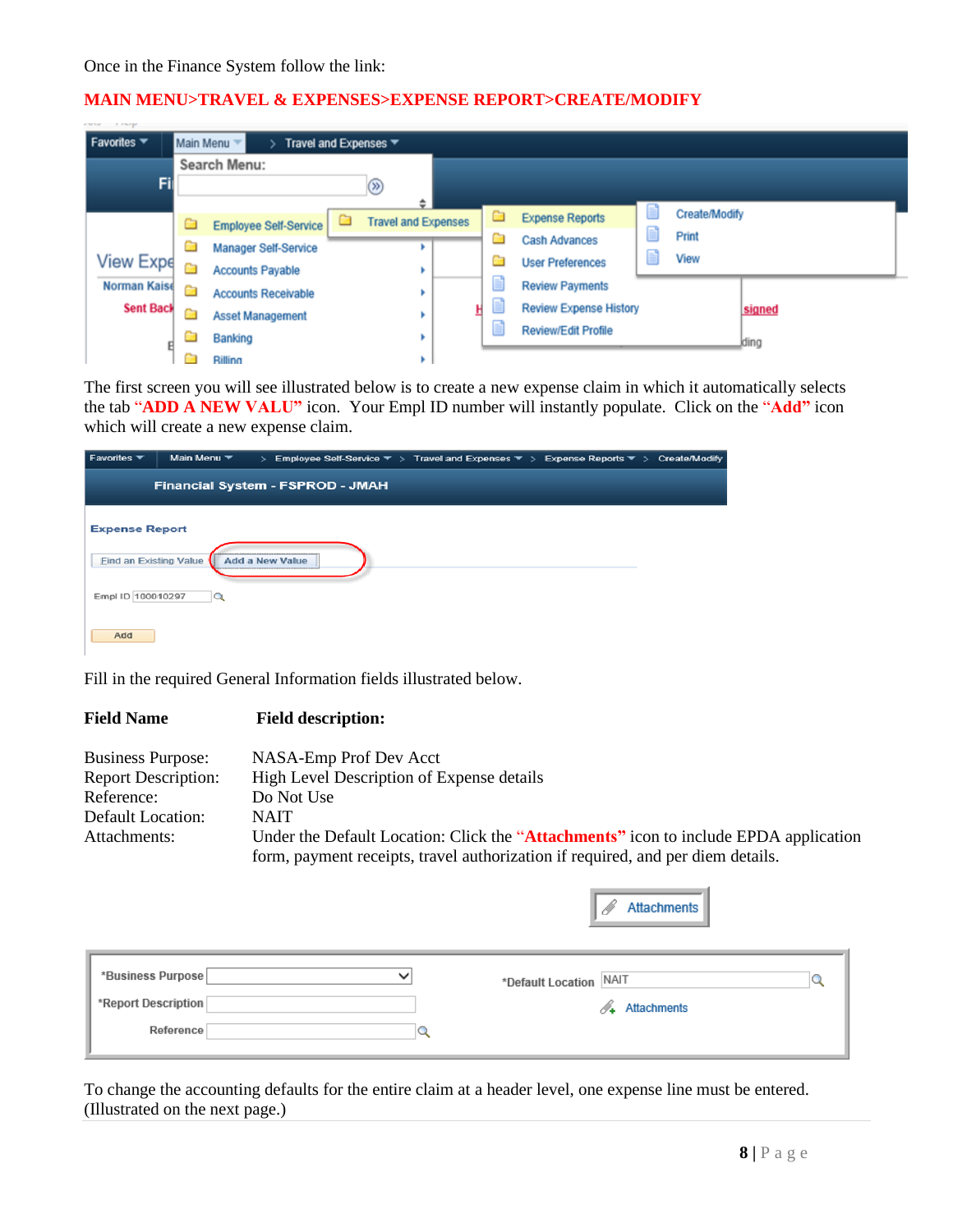When one expense line has been entered, the Quick Start menu seen above changes to an Actions menu in the top right corner. You must enter the EPDA department ID code **120306** and there is no project code.

Enter expense information in the details section. **The Amount should include all taxes and be the total amount of the expense**. For those expense types that GST cannot be calculated by the system, the employee must enter it from the receipt. This amount should only reflect GST and not include HST or PST amounts. If there is no GST, please click **"No GST"**.

|              | Financial System - FSPROD - JMAH         |                                               |                    |                        |                  |                                                     |             |                    |                                |                             |          |                   |        |                                               |         |
|--------------|------------------------------------------|-----------------------------------------------|--------------------|------------------------|------------------|-----------------------------------------------------|-------------|--------------------|--------------------------------|-----------------------------|----------|-------------------|--------|-----------------------------------------------|---------|
|              | <b>Ureate Experise Report</b>            |                                               |                    |                        |                  |                                                     |             |                    |                                |                             |          |                   |        | w Save for Later           Summary and Submit |         |
| John Mah (?) |                                          |                                               |                    |                        |                  |                                                     |             |                    |                                |                             |          |                   |        |                                               |         |
|              | *Business Purpose NASA-Emp Prof Dev Acct |                                               |                    | $\check{~}$            |                  |                                                     |             |                    |                                | Actions                     |          | .Choose an Action |        | $\vee$                                        | GO      |
|              | *Report Description Conference           |                                               |                    |                        |                  | *Default Location NAIT                              |             |                    | $\alpha$                       |                             |          |                   |        |                                               |         |
|              | Reference                                |                                               |                    | $\alpha$               |                  |                                                     | Attachments |                    |                                |                             |          |                   |        |                                               |         |
|              |                                          |                                               |                    |                        |                  |                                                     |             |                    |                                |                             |          |                   |        |                                               |         |
|              | Expenses ?                               |                                               |                    |                        |                  |                                                     |             |                    |                                |                             |          |                   |        |                                               |         |
|              | Expand All   Collapse All                | Add:   圖 My Wallet (0)   参 Quick-Fill         |                    |                        |                  |                                                     |             |                    |                                |                             | Total    |                   | 875.00 | CAD                                           |         |
|              | *Date                                    |                                               |                    |                        |                  | *Description                                        |             |                    |                                |                             |          |                   |        |                                               |         |
|              | 07/01/2019   1                           | *Expense Type<br>Conferences                  |                    |                        | $\sqrt{a}$       | conference registration                             |             | ιzι                | *Payment Type<br>Employee Paid | $\checkmark$                |          | *Amount           | 525.00 | *Currency<br>CAD<br>$\alpha$                  | 田田      |
|              |                                          |                                               |                    |                        |                  | 231 characters remaining                            |             |                    |                                |                             |          |                   |        |                                               |         |
|              | *Billing Type Internal                   | $\check{~}$                                   |                    |                        |                  | <b>DE Receipt Split</b>                             |             | Default Rate       |                                | *Exchange Rate              |          | 1.00000000        |        | $\sim$ $\blacksquare$                         |         |
|              |                                          |                                               |                    |                        |                  |                                                     |             |                    | Non-Reimbursable               | <b>Base Currency Amount</b> |          |                   | 525.00 | CAD                                           |         |
|              |                                          |                                               |                    |                        |                  |                                                     |             | No Receipt         |                                |                             |          |                   |        |                                               |         |
|              |                                          |                                               |                    |                        |                  |                                                     |             |                    |                                |                             |          |                   |        |                                               |         |
|              |                                          |                                               |                    |                        |                  |                                                     |             | No GST             |                                |                             | GST      |                   | 25.00  |                                               |         |
|              |                                          | $\blacktriangledown$ Accounting Details $(2)$ |                    |                        |                  |                                                     |             |                    |                                |                             |          |                   |        |                                               |         |
|              |                                          | <b>Chartfields</b>                            | VAT Amounts        | $E = 1$                |                  |                                                     |             |                    |                                |                             |          |                   |        |                                               |         |
|              |                                          | Amount                                        | *GL Unit           | <b>Monetary Amount</b> | Currency<br>Code | Exchange<br>Rate                                    | Account     | Fund               | Dept                           | Project                     |          |                   |        |                                               |         |
|              |                                          | 525.00 NAIT                                   | $\alpha$           |                        | 525.00 CAD       | 1.00000000 51450                                    |             | $Q$ 01<br>Q        | 120306                         | $\alpha$                    | $\alpha$ | $+$ $-$           |        |                                               |         |
|              |                                          |                                               |                    |                        |                  |                                                     |             |                    |                                |                             |          |                   |        |                                               |         |
|              |                                          |                                               |                    |                        |                  |                                                     |             |                    |                                |                             |          |                   |        |                                               |         |
|              | 07/01/2019 by                            | Per Diem-Within Canada                        |                    |                        | $\sqrt{60}$      | B/L/DI x 5days                                      |             | $\sqrt{n}$         | Employee Paid                  | $\checkmark$                |          |                   | 350.00 | CAD<br>$\circ$                                |         |
|              | *Billing Type Internal                   | $\check{ }$                                   |                    |                        |                  | 240 characters remaining<br><b>Be</b> Receipt Split |             |                    |                                |                             |          |                   |        |                                               |         |
|              |                                          |                                               |                    |                        |                  |                                                     |             | Oefault Rate       |                                | *Exchange Rate              |          | 1.00000000        |        | $\sim$ $\blacksquare$                         |         |
|              |                                          | $\blacktriangledown$ Accounting Details $(2)$ |                    |                        |                  |                                                     |             |                    | Non-Reimbursable               | <b>Base Currency Amount</b> |          |                   | 350.00 | CAD                                           | $+$ $-$ |
|              |                                          | <b>Chartfields</b>                            | <b>VAT Amounts</b> | (FEED)                 |                  |                                                     |             |                    |                                |                             |          |                   |        |                                               |         |
|              |                                          | Amount                                        | *GL Unit           | <b>Monetary Amount</b> | Currency<br>Code | Exchange<br>Rate                                    | Account     | Fund               | Dept                           | Project                     |          |                   |        |                                               |         |
|              |                                          | 350.00 NAIT                                   | $\alpha$           |                        | 350.00 CAD       | 1.00000000 55010                                    |             | $Q$ 01<br>$\alpha$ | 120306                         | Q                           | Q        | $+$ $-$           |        |                                               |         |

To save but not submit for approval, click on the "**Save for Later"** icon located on the top right-hand corner.



To submit for approval, click on **"Submit Expense Report"** icon located on the top right-hand corner.



There still another step on page 10 that you need to complete before your claim is finally successfully submitted.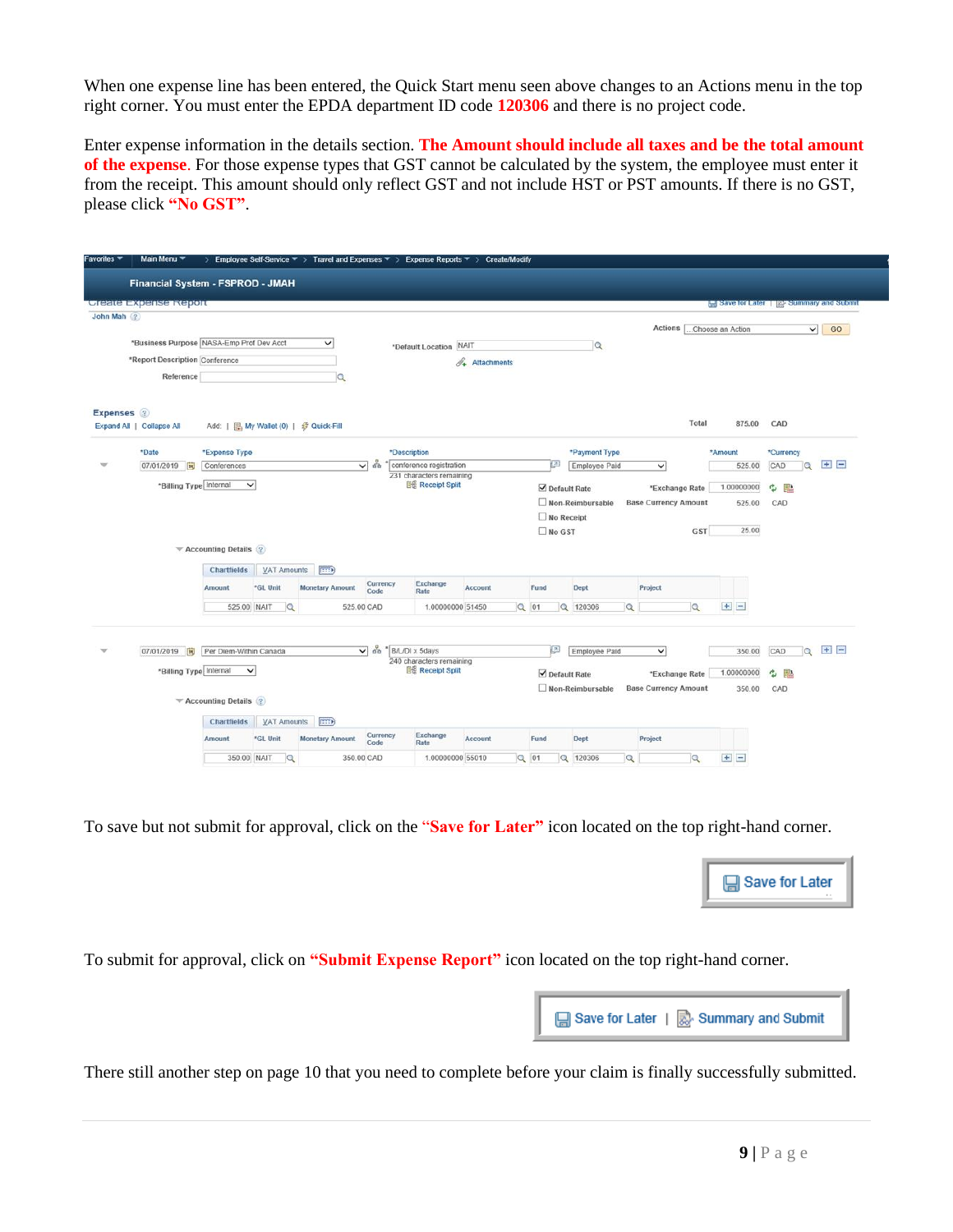The final step is that it will bring you to another page whereby you must **Check the Box** illustrated below and then click on **"Submit Expense Report"** icon.

|                       | By checking this box, I certify the expenses submitted are accurate and comply with expense policy. |
|-----------------------|-----------------------------------------------------------------------------------------------------|
| Submit Expense Report |                                                                                                     |
|                       |                                                                                                     |

Once your expense claim has been "**Saved for Later or Submitted"** a Report ID will be assigned to you and the approval workflow appears. Example:

| <b>Example 2</b> Approval History<br>表<br>Submitted<br>Yvonne Blake | 怎<br><b>Department Review</b><br>John Mah | 喝<br><b>Accounting Reviewer</b><br>(Pooled) | <b>HR Supervisor Approval</b><br>Arden Kobewka | 戰<br>Department Approval<br>Arden Kobewka | m<br>Pre Pay Auditor<br>Octavio Flores Rodriguez | Eal<br>Payment |
|---------------------------------------------------------------------|-------------------------------------------|---------------------------------------------|------------------------------------------------|-------------------------------------------|--------------------------------------------------|----------------|
| <b>Action</b>                                                       | Role                                      |                                             | <b>Name</b>                                    |                                           | Date/Time                                        |                |
| Submitted                                                           | Employee                                  |                                             | Yvonne Blake                                   |                                           | 03/25/2019 11:10:13AM                            |                |
| F Notify<br>Return to Search                                        |                                           |                                             |                                                |                                           |                                                  |                |

## **Modify an Existing Report**

Log into the Finance System go to the NAIT Staff website and under your profile select the Online Travel & Expense link which will take you to the Finance page and select **Open**.

| John Mah                                                                                          |    | <b>INDUSTRY</b><br><b>SOLUTIONS</b> | <b>DEPARTMENTS</b><br>& SCHOOLS       | <b>INSTITUTIONAL</b><br><b>PRIORITIES</b>    | <b>ABOUT</b><br><b>NAIT</b> | NEWS &<br><b>EVENTS</b> | Search                                                                                   | $\circ$            |
|---------------------------------------------------------------------------------------------------|----|-------------------------------------|---------------------------------------|----------------------------------------------|-----------------------------|-------------------------|------------------------------------------------------------------------------------------|--------------------|
| My Profile<br><b>News Subscriptions</b><br><b>Quick Links</b><br>Apps & Tools Favourites          | sr |                                     |                                       |                                              |                             |                         |                                                                                          | ADD TO QUICK LINKS |
| My Pay & Benefits<br><b>Vacation &amp; Absence Requests</b><br><b>Online Travel &amp; Expense</b> |    |                                     |                                       | <b>ONLINE TRAVEL &amp; EXPENSE</b>           |                             |                         |                                                                                          |                    |
| <b>Wy team sites:</b><br>View My Public Profile<br>Log Out                                        |    |                                     | <b>Finance System</b>                 | Online entry submission and approval of cash |                             | <b>Training Guides</b>  | · Cash Advances & Expenses (PDF)                                                         |                    |
| <b>VACATION &amp; ABSENCE REQUESTS</b><br>HR PERSONAL DETAILS                                     |    | ٠<br>٠                              | advances and expense reports.<br>OPEN |                                              |                             |                         | · Cash Advances (video)<br>• Delegation of Authority (video)<br>· Expense Claims (video) |                    |
| <b>ONLINE TRAVEL &amp; EXPENSE</b>                                                                |    |                                     |                                       |                                              |                             |                         | · GST Calculations (PDF)                                                                 |                    |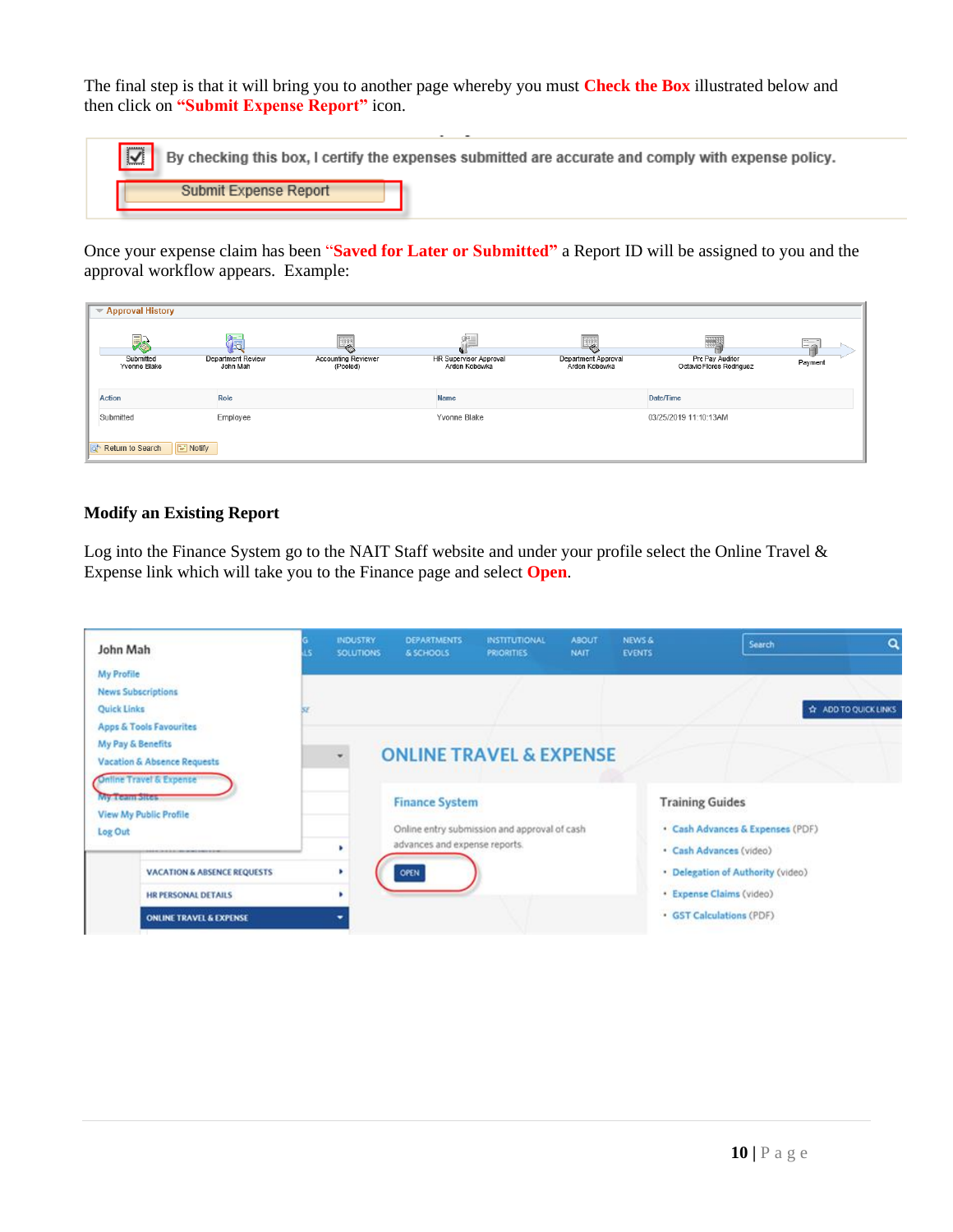## **MAIN MENU>TRAVEL & EXPENSES>EXPENSE REPORT>CREATE/MODIFY**

| Favorites $\blacktriangledown$ |              | Main Menu                    | Travel and Expenses ▼ |                            |                               |               |        |
|--------------------------------|--------------|------------------------------|-----------------------|----------------------------|-------------------------------|---------------|--------|
|                                | Search Menu: |                              |                       |                            |                               |               |        |
| Fi                             |              |                              | $\circledcirc$        | ÷                          |                               |               |        |
|                                | ▭            | <b>Employee Self-Service</b> | ▭                     | <b>Travel and Expenses</b> | <b>Expense Reports</b>        | Create/Modify |        |
|                                | ā            | <b>Manager Self-Service</b>  |                       |                            | <b>Cash Advances</b>          | Print         |        |
| <b>View Expe</b>               |              | <b>Accounts Payable</b>      |                       |                            | <b>User Preferences</b>       | View          |        |
| <b>Norman Kaise</b>            |              | <b>Accounts Receivable</b>   |                       |                            | <b>Review Payments</b>        |               |        |
| <b>Sent Back</b>               |              | <b>Asset Management</b>      |                       |                            | <b>Review Expense History</b> |               | signed |
| E                              |              | Banking                      |                       |                            | <b>Review/Edit Profile</b>    |               | ding   |
|                                |              | <b>Rilling</b>               |                       |                            |                               |               |        |

If an expense claim has been sent back to you for revision/correction you will need to click on "**Find an Existing Value"** icon in which you can either enter the **"Report ID"** or select **"Search"** icon to find any pending claim that have been sent back to you or claims that you have saved for later that are currently pending in your queue.

Select the claim to be modify and **read the comments** of those sent back as to what needs to be corrected and complete the revision and then resubmit the claim again.

# Click on **"Find an Existing Value"** icon

| Favorites =            | Main Menu *                         |                 | Employee Self-Service $\tau$ > | Travel and Expenses * > | Expense Reports | $\rightarrow$ | <b>Create/Modify</b> |
|------------------------|-------------------------------------|-----------------|--------------------------------|-------------------------|-----------------|---------------|----------------------|
|                        | Financial System - FSPROD - TAYOTTE |                 |                                |                         |                 |               |                      |
| <b>Expense Report</b>  |                                     |                 |                                |                         |                 |               |                      |
| Find an Existing Value |                                     | Add a New Value |                                |                         |                 |               |                      |
| Empl ID 100006717      | $\times$ Q                          |                 |                                |                         |                 |               |                      |
| Add                    |                                     |                 |                                |                         |                 |               |                      |
|                        |                                     |                 |                                |                         |                 |               |                      |

Find an Existing Value | Add a New Value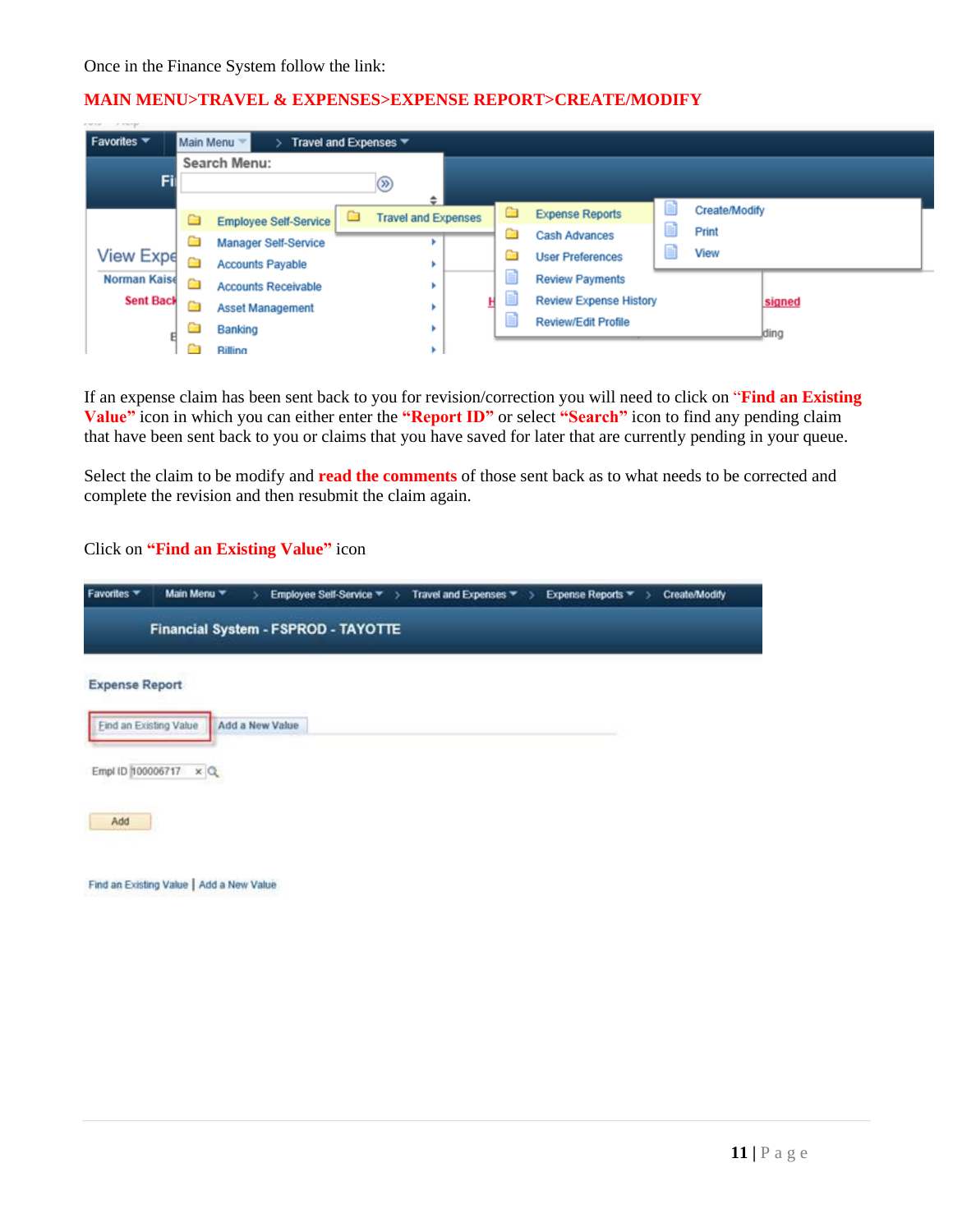Enter your Report ID and click **"Search"** icon– this will bring up any expense reports available to be modified



### **Expense Report**

Enter any information you have and click Search. Leave fields blank for a list of all values.

| <b>Find an Existing Value</b>    |                            | Add a New Value                     |    |  |
|----------------------------------|----------------------------|-------------------------------------|----|--|
| Search Criteria                  |                            |                                     |    |  |
|                                  | Report ID begins with v    |                                     |    |  |
| Report Description begins with v |                            |                                     |    |  |
|                                  | Name begins with $\vee$    |                                     |    |  |
|                                  | Empl ID begins with $\vee$ |                                     |    |  |
| Creation Date $=$                | ◡                          |                                     | ij |  |
| <b>Case Sensitive</b>            |                            |                                     |    |  |
| Clear<br>Search                  |                            | Basic Search & Save Search Criteria |    |  |

Do any modifications and then click on "Summary and Submit" – top right-hand corner

|                                            | <b>a</b> Save for Later   <b>a</b> Summary and Submit |  |  |  |  |
|--------------------------------------------|-------------------------------------------------------|--|--|--|--|
| <b>Quick Start</b><br><b>Populate From</b> |                                                       |  |  |  |  |

It will bring you to another page whereby you must **"Check the Box"** illustrated below and then click on **"Submit Expense Report"** icon.

| $\overline{\mathbf{z}}$<br>By checking this box, I certify the expenses submitted are accurate and comply with expense policy. |  |
|--------------------------------------------------------------------------------------------------------------------------------|--|
| Submit Expense Report                                                                                                          |  |